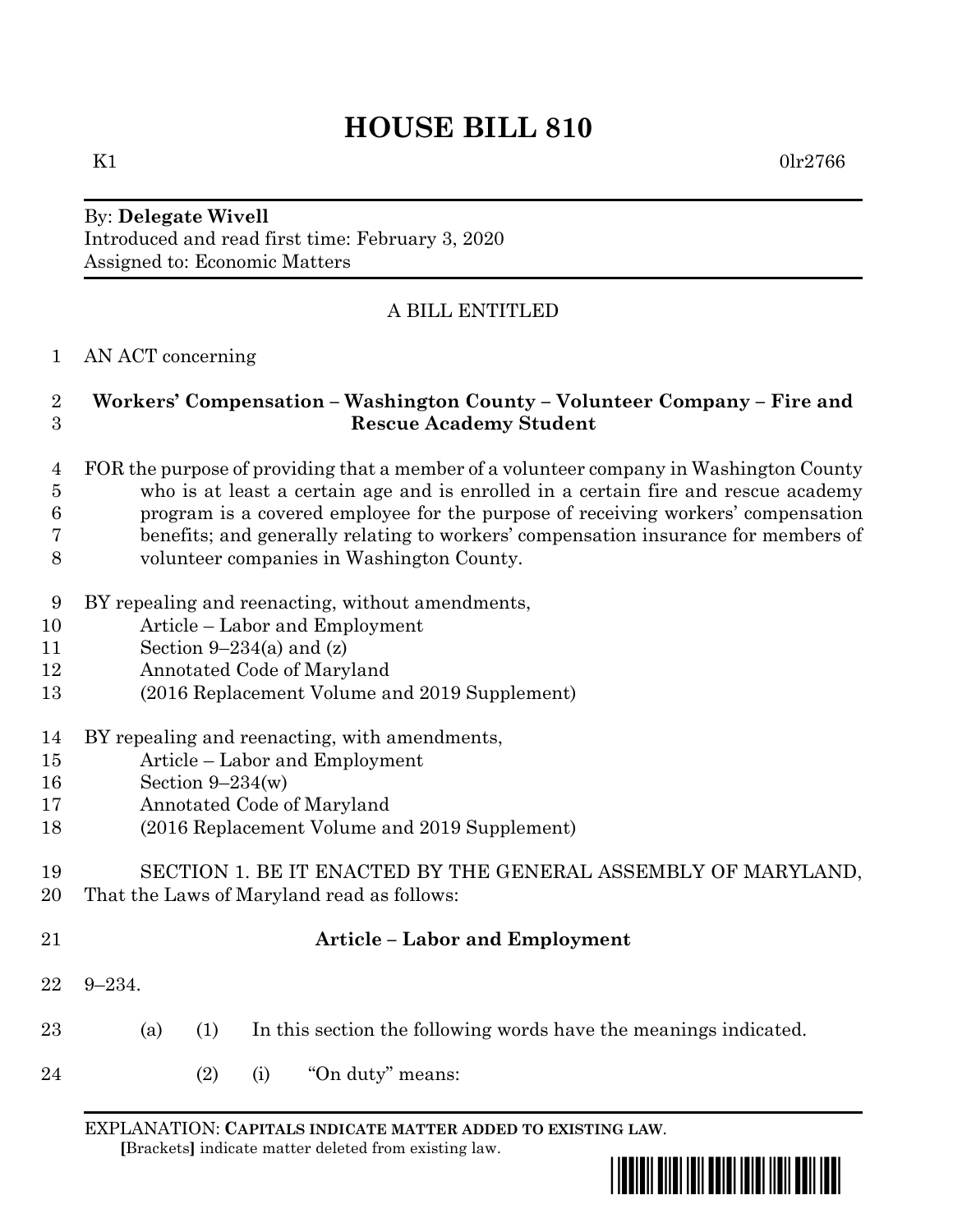**HOUSE BILL 810**

| $\mathbf{1}$         | fighting a fire;<br>1.                                                                                                                                                                                                                             |                                                           |
|----------------------|----------------------------------------------------------------------------------------------------------------------------------------------------------------------------------------------------------------------------------------------------|-----------------------------------------------------------|
| $\sqrt{2}$<br>3      | 2.<br>unit or an ambulance, first aid, or rescue squad in a volunteer company;                                                                                                                                                                     | performing a duty of a member of an advanced life support |
| 4<br>$\overline{5}$  | except as provided in subparagraph (ii) of this paragraph,<br>3.<br>performing a duty that the volunteer company assigns to the member;                                                                                                            |                                                           |
| $6\phantom{.}6$<br>7 | performing a duty that a written bylaw or rule of<br>4.<br>government adopted for the volunteer company assigns to the member;                                                                                                                     |                                                           |
| $8\,$<br>9           | going to or from performing a duty included under item 1,<br>5.<br>2, 3, or 4 of this subparagraph;                                                                                                                                                |                                                           |
| 10<br>11             | 6. accompanying an accident or fire victim while being<br>transported to a hospital in a helicopter;                                                                                                                                               |                                                           |
| 12<br>13             | returning to the home station of the individual after<br>7.<br>accompanying a victim under item 6 of this subparagraph;                                                                                                                            |                                                           |
| 14<br>15             | performing a duty assigned to a member of a fire company<br>8.<br>appointed as a deputy sheriff under $\S 7-302$ or $\S 7-303$ of the Public Safety Article; or                                                                                    |                                                           |
| 16<br>17<br>18       | performing a duty assigned to an individual appointed to<br>9.<br>serve as a member of the fire police in Washington County under $\S$ 7-304 of the Public<br>Safety Article.                                                                      |                                                           |
| 19<br>20<br>21       | "On duty" does not include attendance of a member of a volunteer<br>(ii)<br>company at a social function unless a written bylaw or rule of government adopted for the<br>volunteer company requires the attendance or participation of the member. |                                                           |
|                      | 22<br>(3)<br>"Volunteer company" means:                                                                                                                                                                                                            |                                                           |
|                      | 23<br>a volunteer advanced life support unit;<br>(i)                                                                                                                                                                                               |                                                           |
| 24                   | a volunteer ambulance company or squad;<br>(ii)                                                                                                                                                                                                    |                                                           |
| 25                   | a volunteer fire company or department;<br>(iii)                                                                                                                                                                                                   |                                                           |
|                      | 26<br>(iv)                                                                                                                                                                                                                                         | a volunteer rescue company, department, or squad; and     |
| 27                   | a volunteer fire police unit.<br>(v)                                                                                                                                                                                                               |                                                           |
|                      | 28<br>(1)<br>(w)                                                                                                                                                                                                                                   | [Unless] EXCEPT AS PROVIDED IN PARAGRAPH (3) OF THIS      |

 **SUBSECTION, UNLESS** an election is made under paragraph (2) of this subsection, a 30 member of a volunteer company in Washington County is not a covered employee.